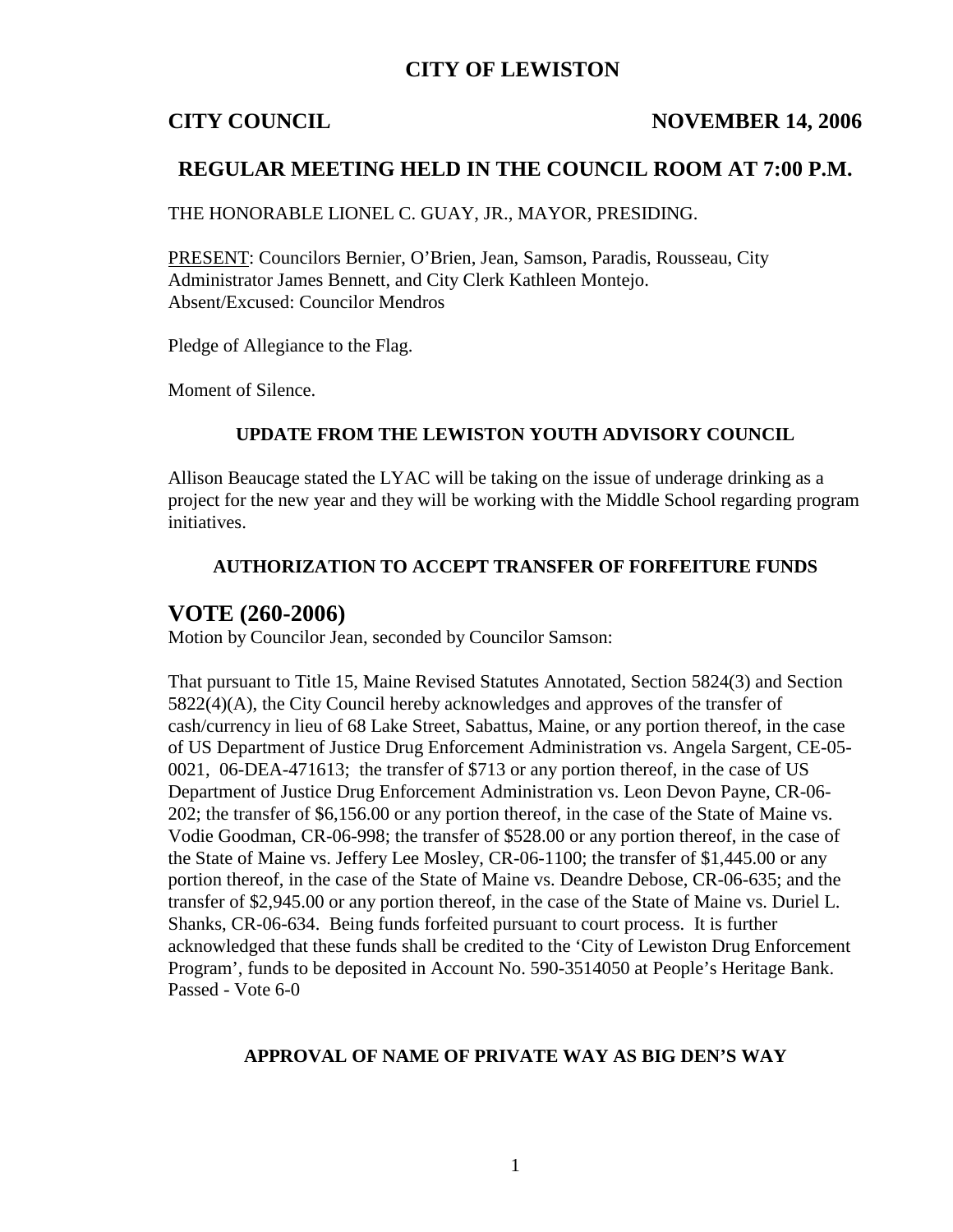# **VOTE (261-2006)**

Motion by Councilor Jean, seconded by Councilor Samson:

To approve the request to formally name the private road off of 180 Dyer Road as "Big Den's Way". Passed - Vote 6-0

#### **RESOLUTION TO VOTE THE SHARES OF THE CITY OF LEWISTON TO ADOPT, APPROVE AND ENTER INTO THE BYLAWS OF THE LEWISTON AND AUBURN RAILROAD COMPANY**

## **VOTE (262-2006)**

Motion by Councilor Jean, seconded by Councilor Samson:

To adopt the Resolution to vote the shares of the City of Lewiston to adopt, approve and enter into the Bylaws of the Lewiston and Auburn Railroad Company:

Whereas the Lewiston and Auburn Railroad Company (the "Railroad") is a body corporate and politic originally organized pursuant to Chapter 88 of the Private and Special Laws of 1872 (the "Charter");

Whereas the Charter was amended by the Legislature by Chapter 30 of the Private and Special Laws of 2006 to provide for the efficient management of the Railroad and to enhance its ability to foster economic development;

Whereas the Cities of Auburn and Lewiston (collectively the "Shareholders") are the holders of all of the issued and outstanding shares of the Railroad;

Whereas the Charter vests the power to adopt bylaws of the Railroad in the Shareholders; and

Whereas the Shareholders have the requisite authority under the Charter and Section 743 of Title 13-C of the Maine Revised Statutes to enter into a shareholders' agreement with respect to corporate governance;

Now Therefore Be It Resolved That:

The City of Lewiston shall, and hereby does vote the shares of the City of Lewiston to adopt, approve and enter into the Bylaws of the Lewiston and Auburn Railroad Company with Incorporated Shareholder Agreement, in the form attached hereto as Exhibit 1.

The City Administrator shall be and hereby is authorized and directed to execute the Unanimous Consent Resolution of the Shareholders adopting the Bylaws of the Lewiston and Auburn Railroad Company with Incorporated Shareholder Agreement in the form attached hereto as Exhibit 1.

Passed - Vote 6-0

.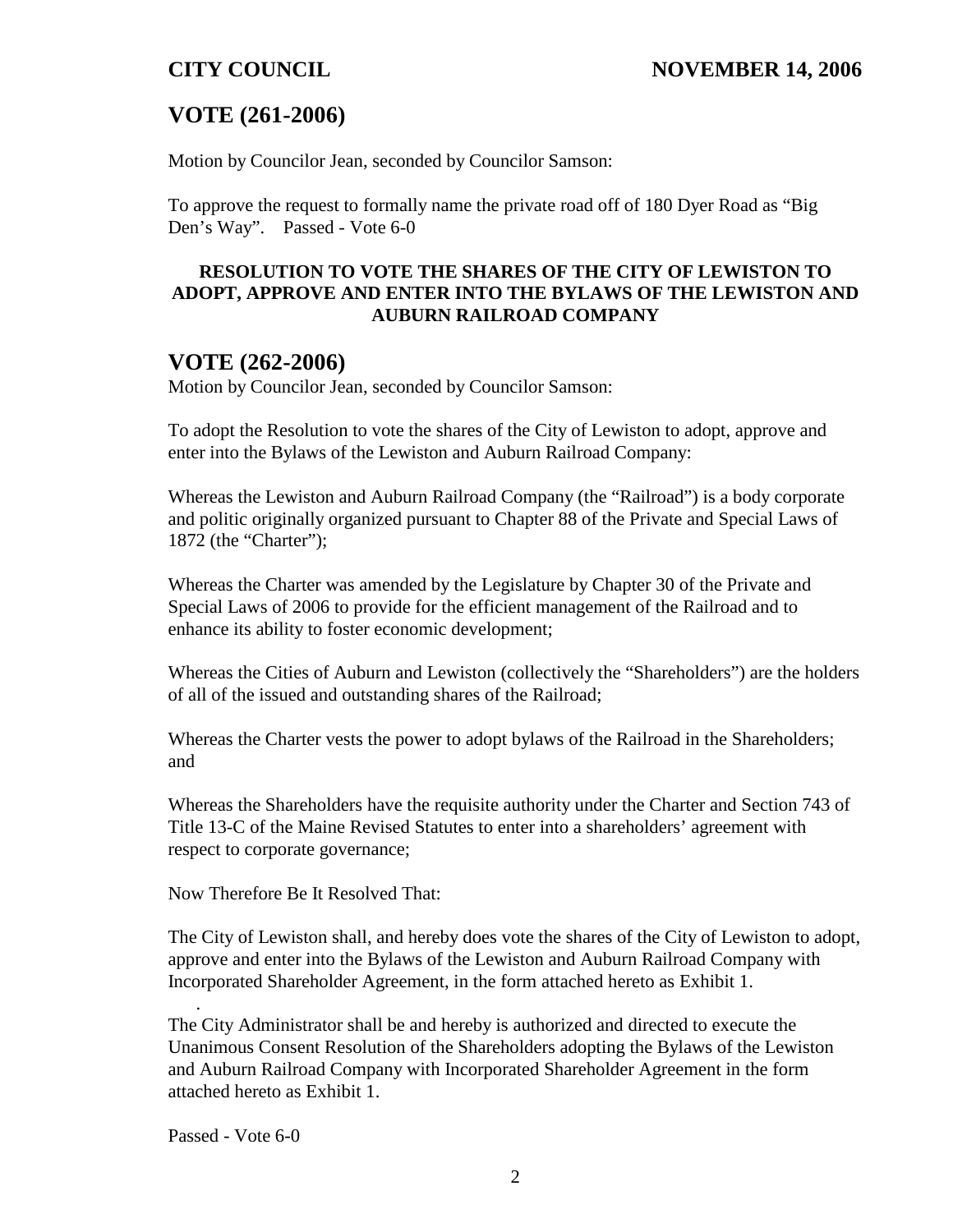#### **DISCUSSION REGARDING IMPACT OF PROPOSED COUNTY BUDGET AND PROPOSED REDUCTION IN COUNTY SERVICES**

City Administrator James Bennett provided some background information regarding the proposed eleven percent increase in the county taxes this year. He also noted that the County Commissioners have proposed eliminating the transportation of prisoners but several municipal attorneys representing towns within the county disagree with the opinion from the Attorney General stating it is not the county's legal responsibility to provide this service. A written legal opinion from the municipal attorneys will be prepared in a few days.

Councilor O'Brien stated the county budget is not finalized yet, but that Lewiston and Auburn pay the largest percentage of the taxes. Councilor Paradis noted the City has maintained the level of taxes or decreased taxes due to hard work, eliminating personnel and budget and program cuts. Mr. Bennett reminded the Council that a lot of the services that the county provided must be provided per state law.

County Commissioner Patience Johnston read a prepared statement regarding the county budget process. She noted that spending has only increased by 2.92% and that the county employees are not receiving raises or step increases in this budget. She also noted the employees will be required to take 5 furlough days in the coming year.

Councilor Rousseau thanked Commissioner Johnson for speaking this evening. He said that the cost to the city to pay to transport prisoners would be very high. He suggested another review of the county budget for cuts in other areas. He noted that all towns have had to make cuts to their budget due to use issues as the proposed Palesky tax cap and TABOR. Councilor Jean asked what the budget increases are in other counties.

Councilor O'Brien questioned the time line of the county's budget process, noting the budget was completed on a Friday and the public hearing on the budget was held the following Monday. She noted it was a very short window of time for citizens to review the budget and ask questions.

Councilor Bernier said she is one of the three city representatives to the county budget committee, and she noted the meetings have been very tough and the committee has needed to make some very difficult decisions. She called the budget process brutal and sad. She noted the Commissioners presented a budget with staff cuts and furlough days built into it. She has concerns with employee safety. Councilor Bernier noted the City Council uses guiding principals when preparing their budget, one of which is public safety, making sure the public is safe. She said the Sheriff is scheduled to make his budget presentation to the budget committee tomorrow and it will include \$175,000 in cuts. She said the county needs to have professional staff to make decisions. Councilor Bernier said that she has requested that copies of the county budget be presented to all city councilors for their review.

Councilor Rousseau suggested the Commissioners must accept offers of help with the budget process and need the assistance of professional staff to advise them. She noted that elected officials should never close dialog or communication opportunities. Councilor Paradis said the county is in a mess right now and asked who is in charge of the count.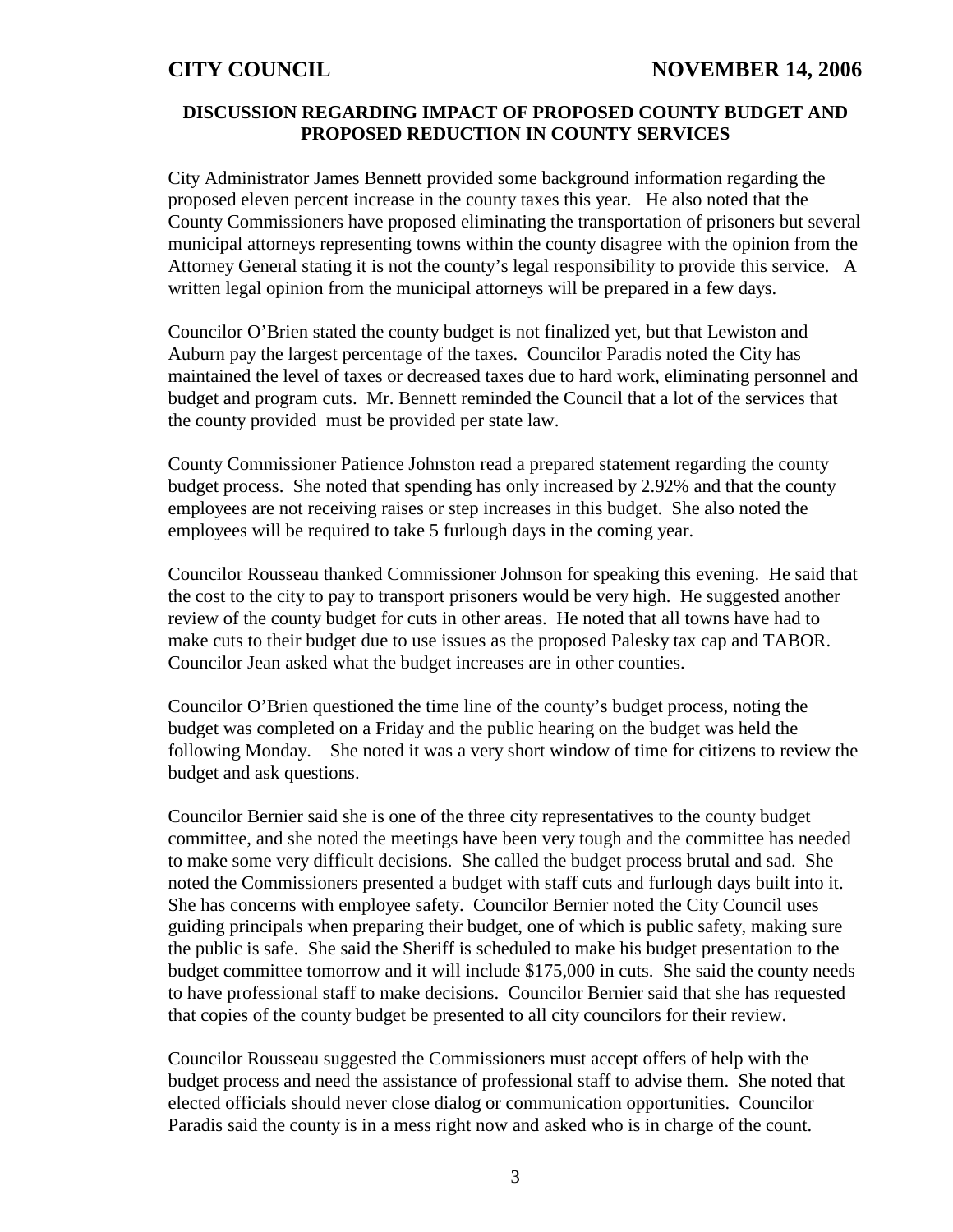Councilor Bernier said there are serious problems at the county. She asked the Commissioners to take the budget back to review and rewrite and suggested again that professional staff is needed in the Commissioner's office.

## **AMENDMENTS TO THE STORM WATER UTILITY FEE SCHEDULE AND CREDIT POLICY**

Councilor Paradis inquired about the bills for mobile homes located in parks and asked if the home owner or park owner would be receiving the bill. Mr. Bennett stated that each mobile home owner will receive the bill. Councilor Paradis also stated he does not believe the petition will gather 1000 signatures and suggested lifting the spending freeze and moving projects along. Councilor O'Brien said that the city should not be moving projects forward that involve expenditure of funds, noting the petition is valid and the signatures could be collected. Councilor Bernier noted it is a valid petition but it should not hold the city projects hostage. She suggested lifting the hiring freeze and spending on winter projects. Councilor Bernier suggested if the organizers would like to have a vote on the issue to have the Council put the item on the November 2007 ballot and instruct the City Administrator to operate as business as usual.

Resident Larry Poulin of 394 Sabattus St asked about the stormwater fee applying to empty lots in mobile home parks, noting it seemed unfair since there isn't a mobile home on the lot. The City Administrator explained how the program works, noting it is for impervious surfaces such as pavement and driveways that create runoff, as well as rooftops on buildings.

## **VOTE (263-2006)**

Motion by Councilor Jean, seconded by Councilor Samson:

To approve the proposed amendments to the Storm Water Utility Fee Schedule and Credit Policy as recommended by the Director of Public Services and City Administration. Passed - Vote 6-0

At this time, the Council took a ten minute recess.

### **PUBLIC HEARING FORA LIQUOR LICENSE FOR THE VAULT**

Mayor Guay opened the public hearing. No members of the public spoke for or against this item. Mayor Guay then closed the hearing. Councilor Paradis asked the Police Chief about the problems with the previous bar located at this site. The Chief said there were problems and he met with the owner on a weekly basis. The City Administrator suggested the new owner meet with the Chief before opening.

## **VOTE (264-2006)**

Motion by Councilor O'Brien, seconded by Councilor Jean:

To authorize the City Clerk' Office to approve a new liquor license application and special amusement permit for The Vault, 347 Lisbon Street. Passed - Vote 6-0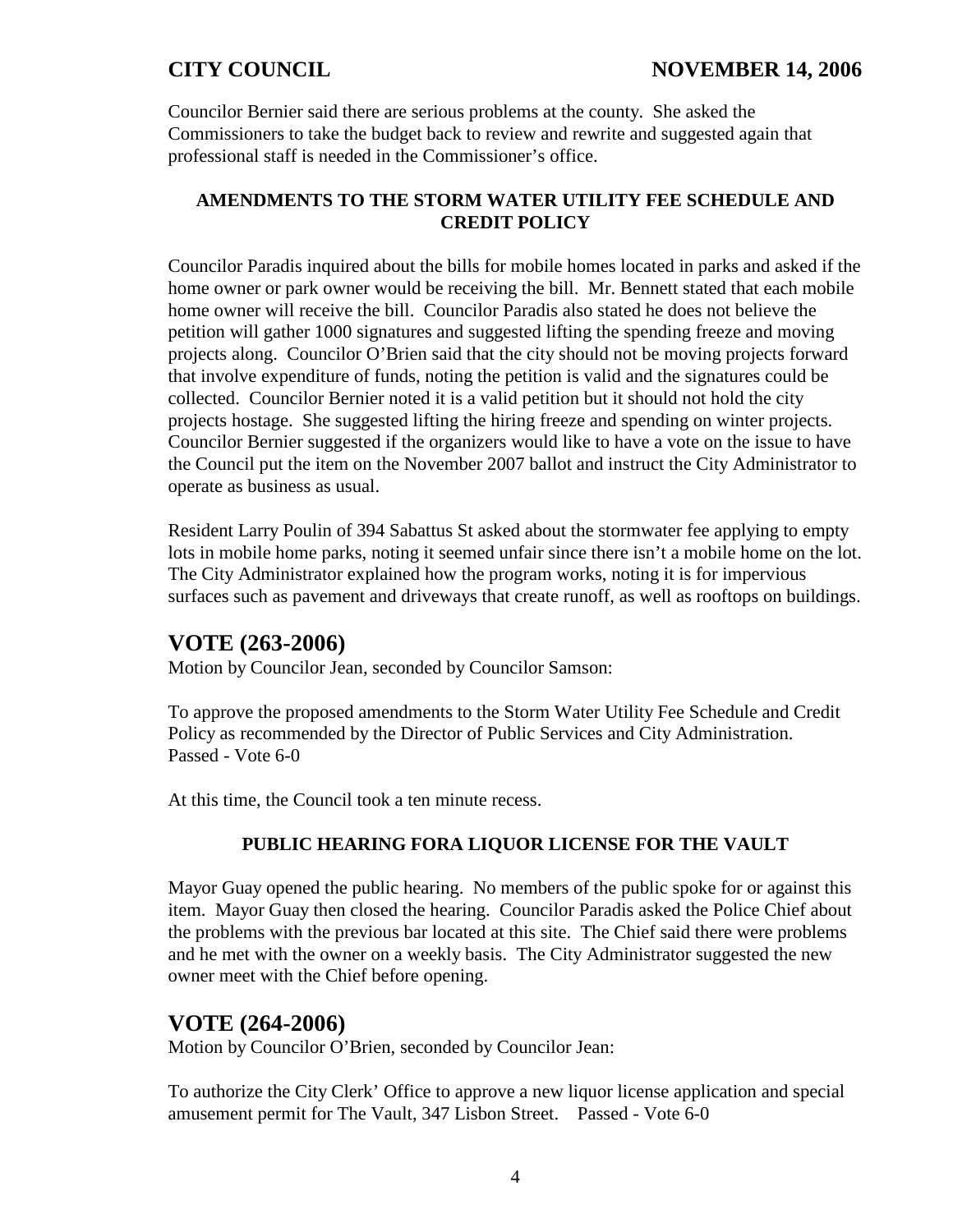#### **PUBLIC HEARING FOR A LIQUOR LICENSE FOR THE GRIDION RESTAURANT AND SPORTS BAR**

Mayor Guay opened the public hearing. No members of the public spoke for or against this item. Mayor Guay then closed the hearing.

## **VOTE (265-2006)**

Motion by Councilor O'Brien, seconded by Councilor Jean:

To authorize the City Clerk's Office to approve a new liquor license application for the Gridiron Restaurant & Sports Bar, 1567 Lisbon Street. Passed - Vote 6-0

### **PUBLIC HEARING FOR A LIQUOR LICENSE FOR MULLIGAN'S INDOOR GOLF**

Mayor Guay opened the public hearing. No members of the public spoke for or against this item. Mayor Guay then closed the hearing.

## **VOTE (266-2006)**

Motion by Councilor Jean, seconded by Councilor O'Brien:

To authorize the City Clerk's Office to approve a liquor license application for Mulligan's Indoor Gold, 1035 Lisbon Street. Passed - Vote 6-0

### **SPECIAL AMUSEMENT PERMIT FOR FISHBONES AMERICAN GRILL**

Mayor Guay opened the public hearing. No members of the public spoke for or against this item. Mayor Guay then closed the hearing.

## **VOTE (267-2006)**

Motion by Councilor Samson, seconded by Councilor Paradis:

To grant a special amusement permit for dancing and entertainment to Fish Bones American Grill, 70 Lincoln Street. Passed - Vote 6-0

#### **PUBLIC HEARING FOR SPECIAL AMUSEMENT PERMIT FOR SPORTSMAN'S ATHLETIC CLUB**

Mayor Guay opened the public hearing. No members of the public spoke for or against this item. Mayor Guay then closed the hearing.

## **VOTE (268-2006)**

Motion by Councilor O'Brien, seconded by Councilor Jean:

To grant a special amusement permit for dancing and entertainment to Sportsman's Athletic Club, Inc., 2 Bates Street. Passed - Vote 6-0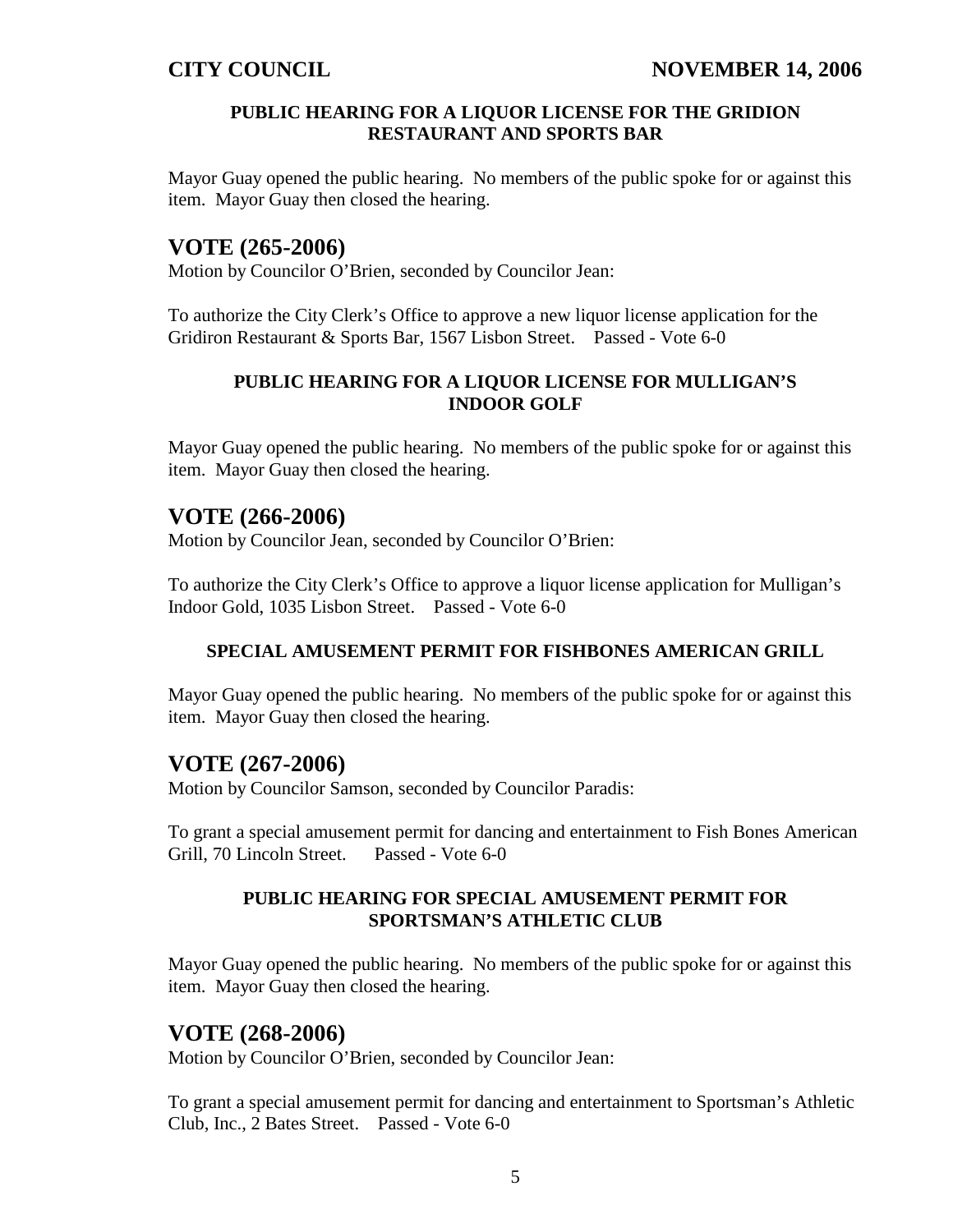#### **PUBLIC HEARING FOR AN OUTDOOR MUSIC CONCERT FOR THE HOLIDAY TREE LIGHTING CELEBRATION**

Mayor Guay opened the public hearing. No members of the public spoke for or against this item. Mayor Guay then closed the hearing.

## **VOTE (269-2006)**

Motion by Councilor Jean, seconded by Councilor Samson:

To conduct a public hearing on an application for an outdoor music concert to be held at Courthouse Plaza on December 7, 2006 at 5:30pm, and to authorize a permit for an Outdoor Entertainment Event, as required by the City Code of Ordinances, Chapter 10, Article 1, Section 10-3, to the Downtown Holiday Celebration Committee for an outdoor music concert, contingent upon positive recommendations from the Police Department, Fire Department, Code/Land Use Officer and Code/Health Officer regarding compliance with all regulations, and compliance with all City ordinances. Passed - Vote 6-0

### **FORMAL REQUEST TO PLANNING BOARD TO INITIATE AMENDMENTS TO THE LAND USE CODE REGARDING ZONING REGULATIONS FOR CLASS A LOUNGES AND DRINKING ESTABLISHMENTS ON PARK STREET**

Councilor O'Brien stated she requested that this item be placed on the agenda to allow for a review of the situation on Park Street. She noted that the bar owners have not taken significant responsibility for their patrons after they leave their establishments and there have been problems for the residents of Oak Park. Councilor Paradis suggested imposing an 11pm closing time on the bars until the Planning Board can make their review. Councilor O'Brien spoke against this, saying she would prefer that the Planning Board review this issue with the two bar owners and she wants to see the bar owners responsible. The Police Chief said that he and his officers do meet with the bar owners on a regular basis and he suggested that residents of Oak Park need to cal the police if there are problems with noise, loitering, vandalism and so forth. The Chief said there are issues in this area every Thursday, Friday and Saturday nights for three to four hours and it ties up officers. Councilor Jean said it is unwise for the Planning Board to review this item and that the police department needs to work with the bar owners to resolve the issues.

Councilor Rousseau said that these issues come up all of the time, and the problem is the need for balance. He noted that people have made investments in the buildings yet it can not create a problem for the elderly. He noted that part of the problem is the growth of the community in this area.

Aja Stevens-Bell, owner of The Blue Elephant, said that he has been meeting with officers for the past eight to ten weeks and has made a lot of changes and improvements in that time. He said a major improvement is moving the outside smoking area from the front to the back which has helped with noise, loitering, etc. Carmine Cartonio, owner of Club Adrenaline, said that he researched the area before opening up the club at this site. He stated that his bouncers frequently walk patrons to their cars to ensure they are not disruptive as they are leaving. He noted there has only been one fight at the club and no problems with guns.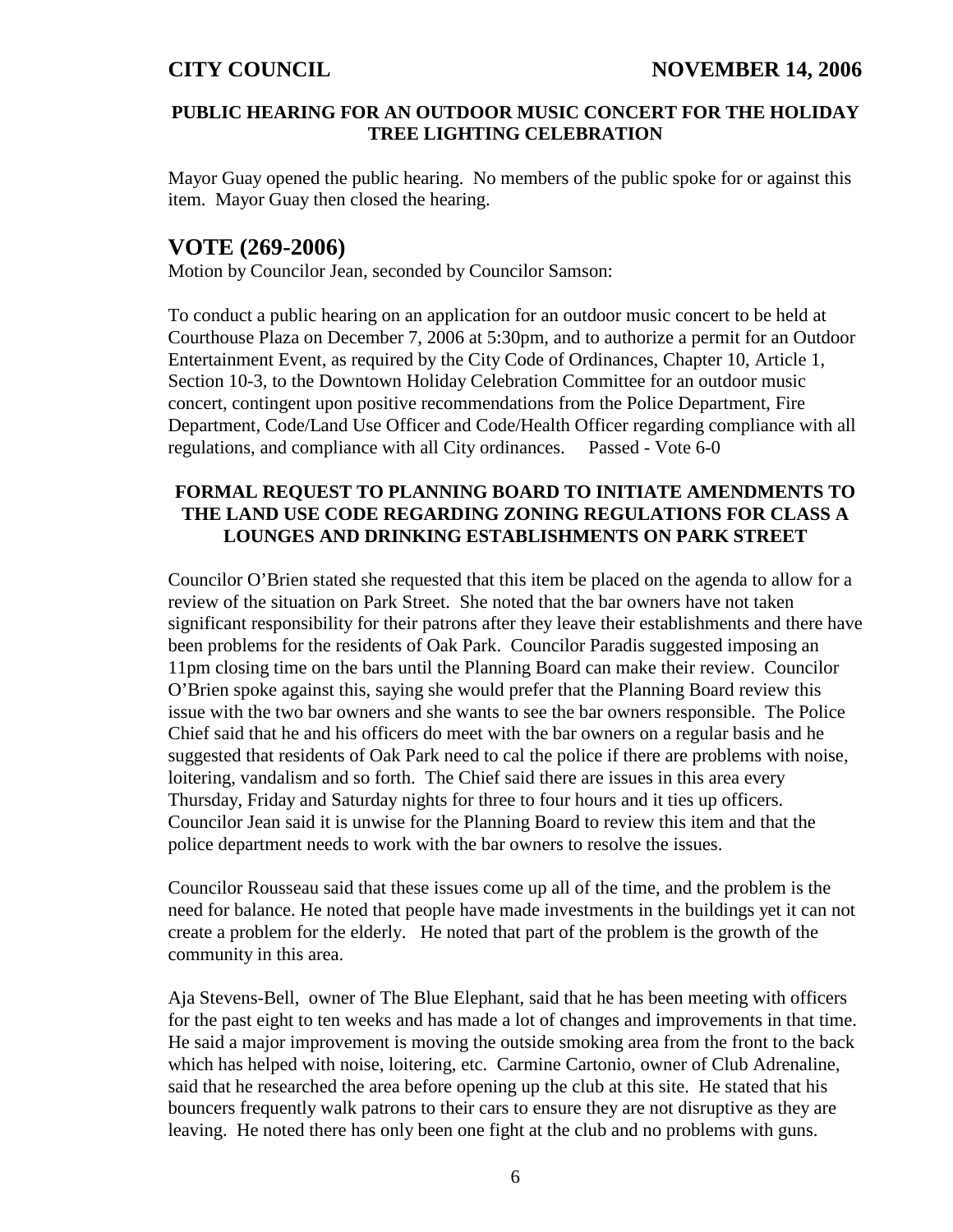## **CITY COUNCIL NOVEMBER 14, 2006**

Douglas Pappas of 98 Pine Street said the problem is the elderly housing is located near two clubs and suggested waiting to see if the problem is fixed with the Planning Board. Jonathan LaBonte of Auburn stated that prohibiting the bars will not solve the problem and the Council needs to look at the bigger picture and have a discussion of the entire Park Street area with the stakeholders such as residents of Oak Park, the business owners, etc. Steve Sobel, owner of 37 Park Street, mentioned that the police department commended the Blue Elephant on its operation of the bar and that he will be meeting with resident of Oak Park and the police to work to find a solution.

## **VOTE (270-2006)**

Motion by Councilor Samson, seconded by Councilor O'Brien:

To request that the Planning Board review and consider changes to the Land Use Code regarding zoning regulations for Class A Lounges and drinking establishments on Park Street. Passed - Vote 4-2 (Councilors Jean and Rousseau opposed)

### **DISCUSSION REGARDING FUTURE MEETING WITH THE LEWISTON LEGISLATIVE DELEGATION**

The City Administrator reminded the Council that the Lewiston state legislative delegation has been invited to attend a workshop next Tuesday to review the list of five proposed legislative initiatives regarding property tax issues. Councilor Rousseau suggested inviting the Auburn City Council and Auburn delegation as well.

### **REPORTS AND UPDATES**

No reports or updates were presented at this time.

#### **OTHER BUSINESS**

The Council was reminded of the November 20 joint workshop with Auburn where they will discuss the county dispatch issue and the county budget.

Resident David Hughes of 34 Howe Street said that he has concerns regarding comments made at the previous Council meeting that the stormwater petition he and nine other residents started was just for politics and political attention. He stated this was not the case, and when it became clear the Council had no plan to deal with issues if the petition did gather the required signatures, his group discouraged people from coming in to sign it.

### **EXECUTIVE SESSIONS**

## **VOTE (271-2006)**

Motion by Councilor Paradis, seconded by Councilor Jean:

To enter into an executive session, pursuant to MRSA Title 1, section  $405(6)(C)$ , to discuss Real Estate negotiations, of which the premature disclosure of the information would prejudice the competitive bargaining position of the City. Passed - Vote 6-0